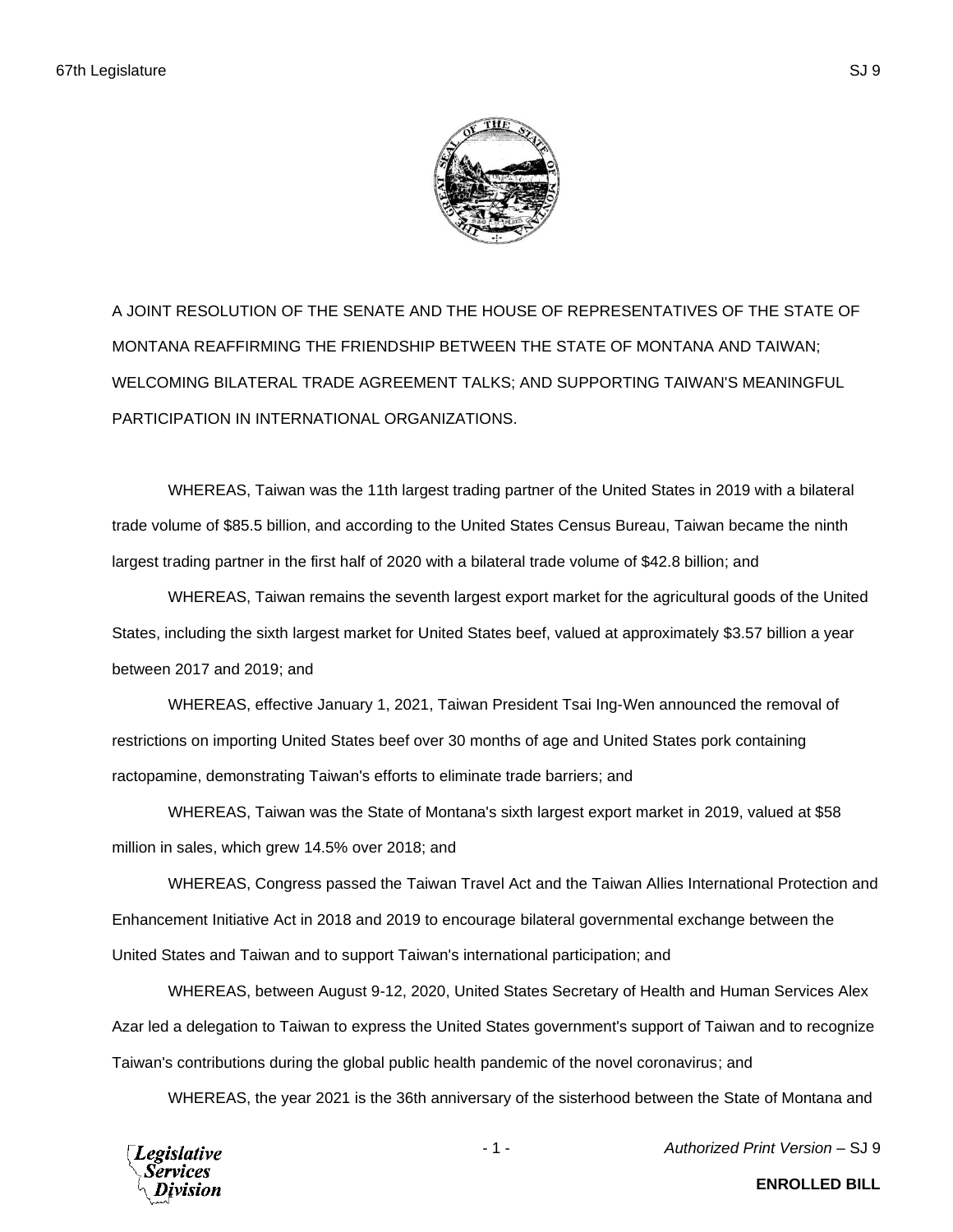Taiwan. In 2020, during the pandemic, Taiwan donated nearly 20 million surgical masks all over the world. Demonstrating Taiwan's friendship and commitment to the State of Montana, Taiwan sent 30,000 surgical masks to Montana's frontline responders and another 10,000 surgical masks to Montana's judicial personnel; and

WHEREAS, the State of Montana reaffirms its dedication to strengthening closer trade and cultural ties with Taiwan, supporting increased bilateral trade and investment, and encouraging further governmental exchange.

NOW, THEREFORE, BE IT RESOLVED BY THE SENATE AND THE HOUSE OF REPRESENTATIVES OF THE STATE OF MONTANA:

(1) That the State of Montana reaffirms its commitment to a stronger and deeper relationship with the people of Taiwan, in particular during this year, the 36th anniversary of the Montana-Taiwan sisterhood.

(2) That Montana supports the United States' achievements concerning the bilateral trade agreement with Taiwan.

(3) That in recognition of Taiwan's contribution to global public health security and a broad range of other issues, including humanitarian assistance, disaster relief, and empowerment of women, which includes hosting regular forums under the United States-Taiwan Global Cooperation and Training Framework, the State of Montana supports Taiwan's meaningful participation in international organizations.

(4) That the Secretary of State send copies of this resolution to the Montana Congressional Delegation, Governor Gianforte, Minister of Foreign Affairs Jaushieh Wu, and Director General Daniel Chen of the Taipei Economic and Cultural Office in Seattle.

- END -



- 2 - *Authorized Print Version* – SJ 9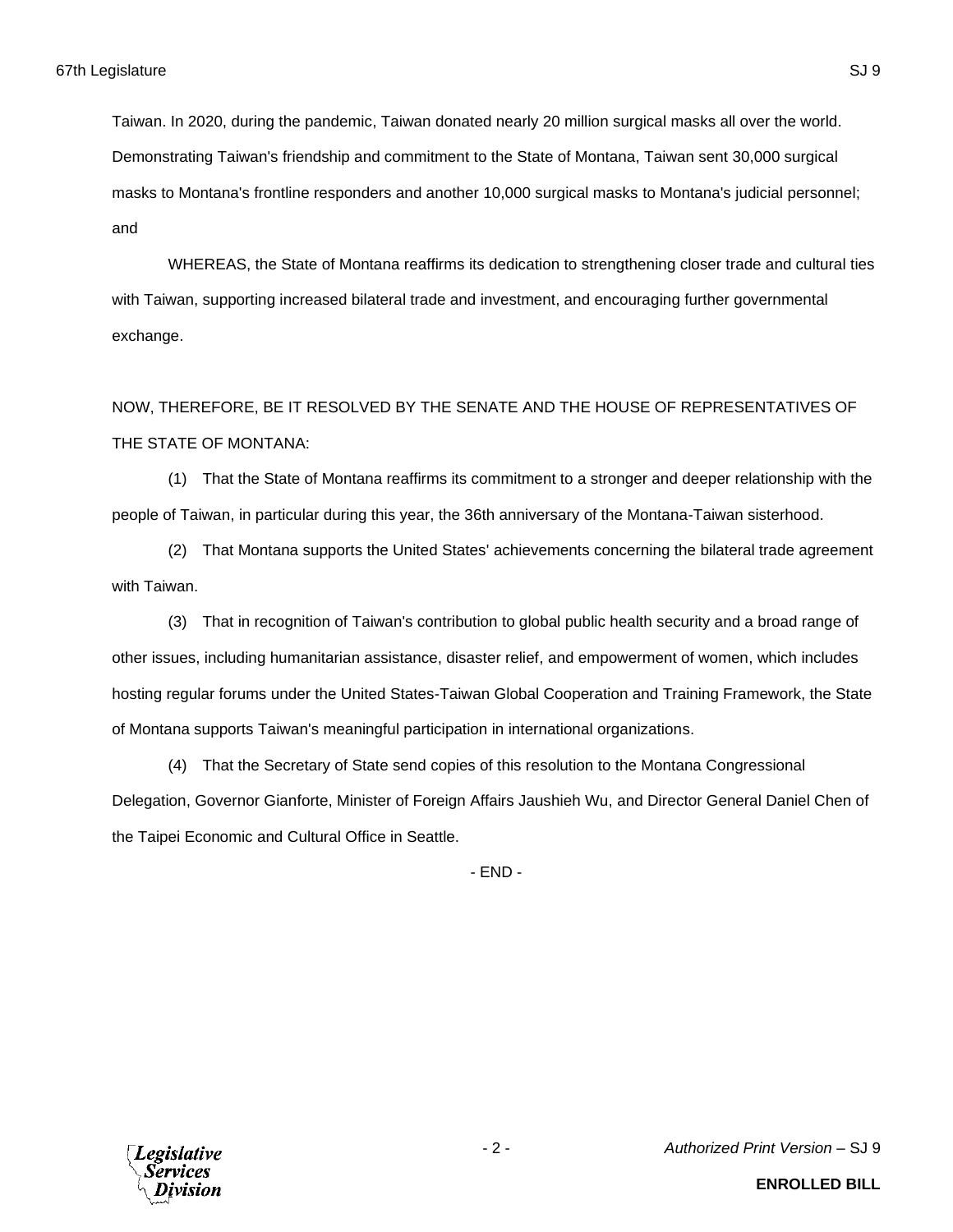I hereby certify that the within bill,

SJ 9, originated in the Senate.

Secretary of the Senate

President of the Senate

| Signed this |        |
|-------------|--------|
|             |        |
| $\Omega$    | 111111 |

\_\_\_\_\_\_\_\_\_\_\_\_\_\_\_\_\_\_\_\_\_\_\_\_\_\_\_\_\_\_\_\_\_\_\_\_\_\_\_\_\_\_\_

\_\_\_\_\_\_\_\_\_\_\_\_\_\_\_\_\_\_\_\_\_\_\_\_\_\_\_\_\_\_\_\_\_\_\_\_\_\_\_\_\_\_\_

Speaker of the House

| Signed this         |  |
|---------------------|--|
| $\mathsf{\Omega}^t$ |  |

\_\_\_\_\_\_\_\_\_\_\_\_\_\_\_\_\_\_\_\_\_\_\_\_\_\_\_\_\_\_\_\_\_\_\_\_\_\_\_\_\_\_\_